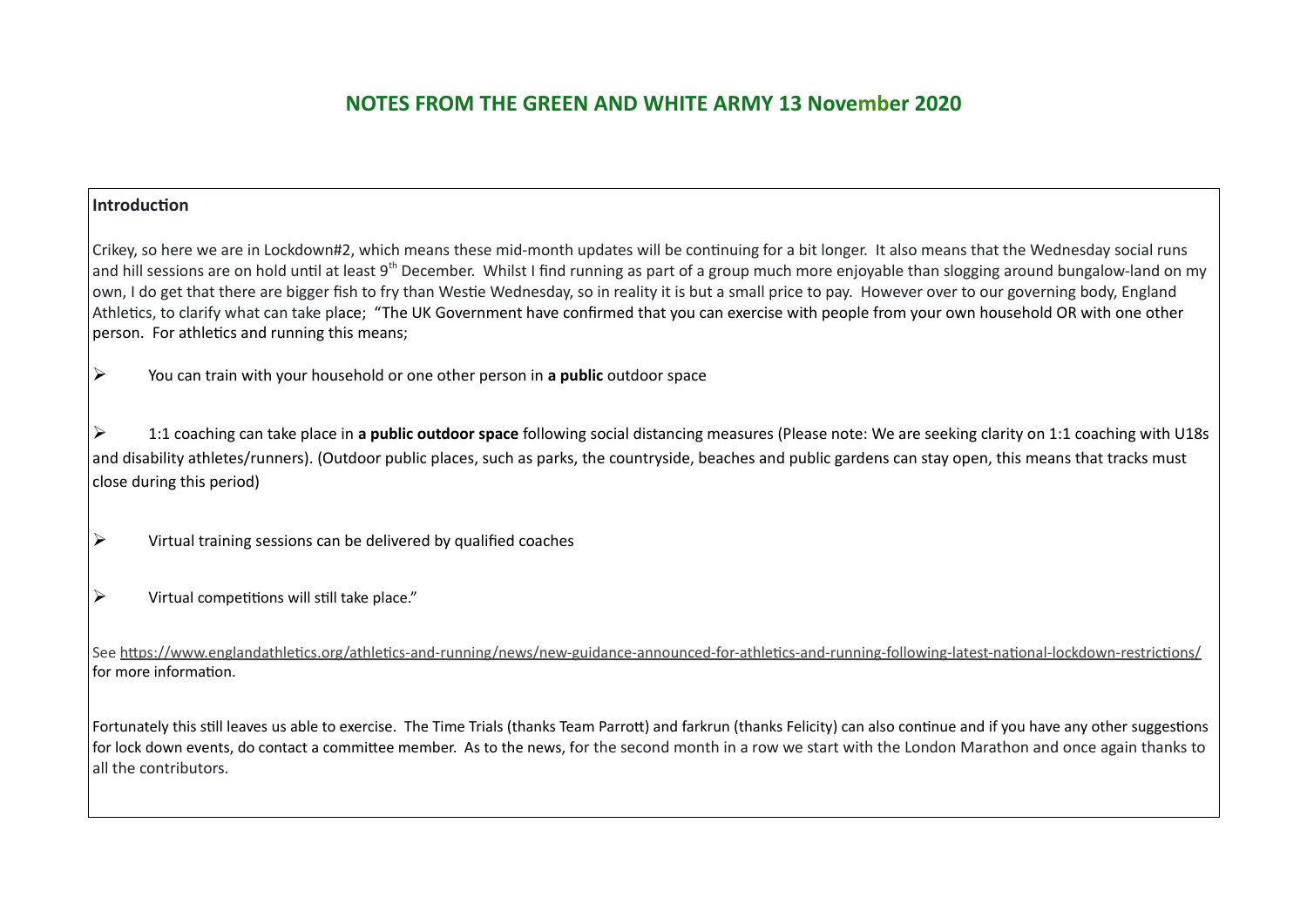### **London Marathon** postscript No. 1 – **Felicity Hooper's** Virtual Marathon



The virtual London marathon was nothing I expected it to be. I hadn't expected to be cheered on by random strangers we passed on our route, or have people shout encouragement from their cars as they drove by. It was fantastic to spot other runners out doing their London marathon and to share a few words of support. I ran with four of the Deckchair Dynamos, our chosen route was fantastic, I got my trail fix on the first half as we ran from Ringwood following the Castleman Trailway to Upton then on to the seafront to Boscombe Pier. There was one point where we had to wade through calf deep water only to realise 100yards on there was a way round! This run changed my perspective of a virtual race, it may be due to the size of the event but it felt like we were part of a race rather than just out for a run.

Felicity Hooper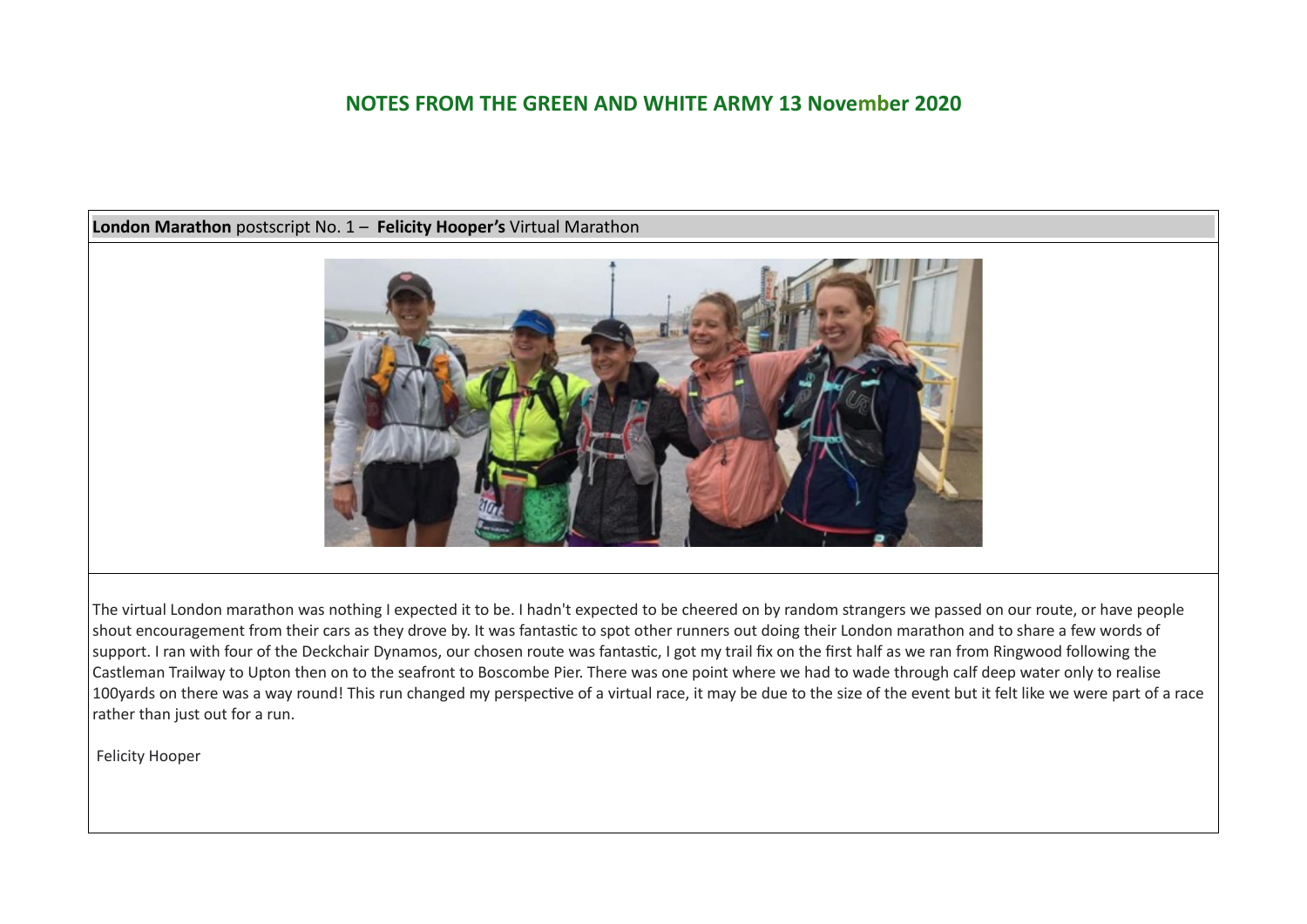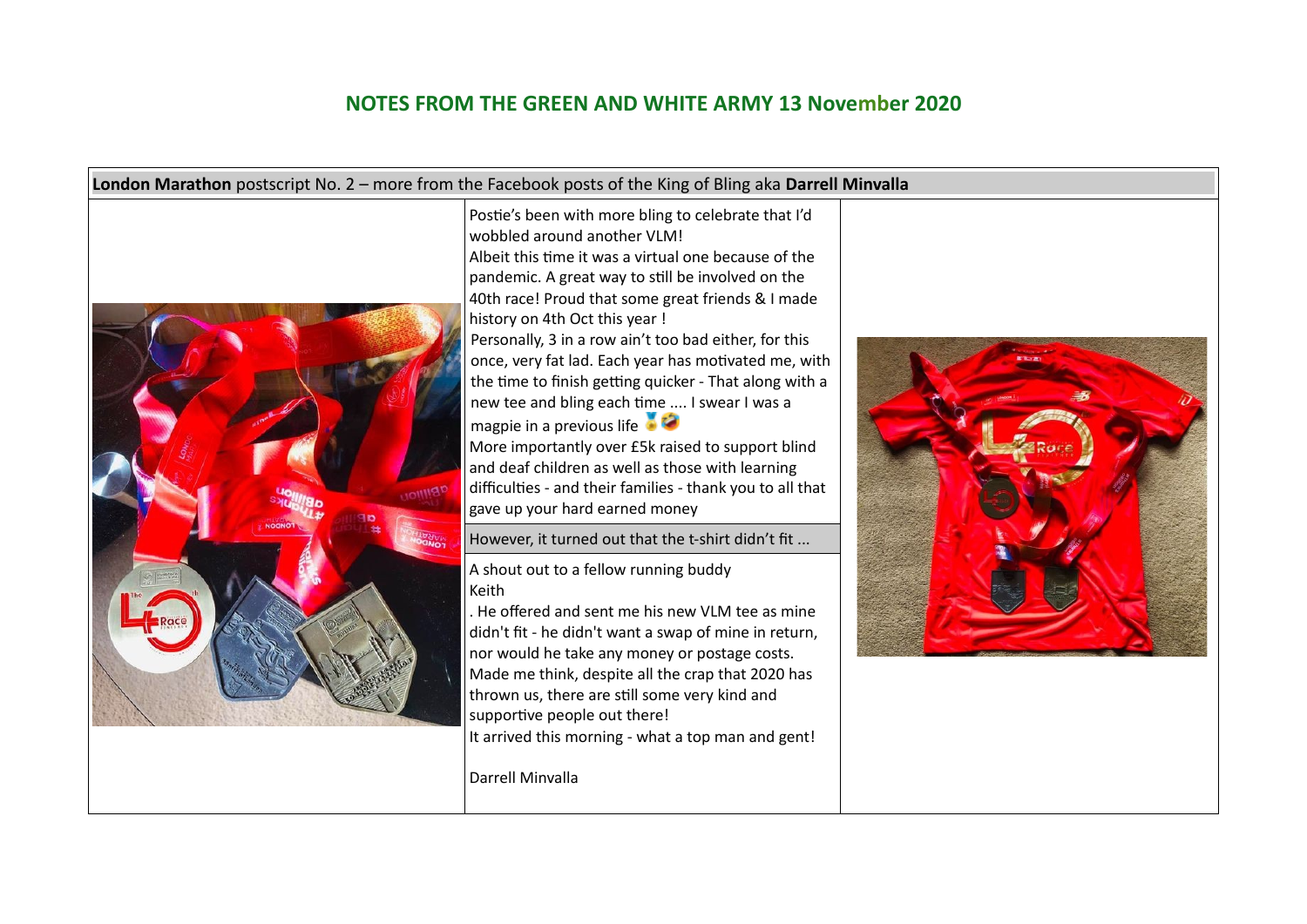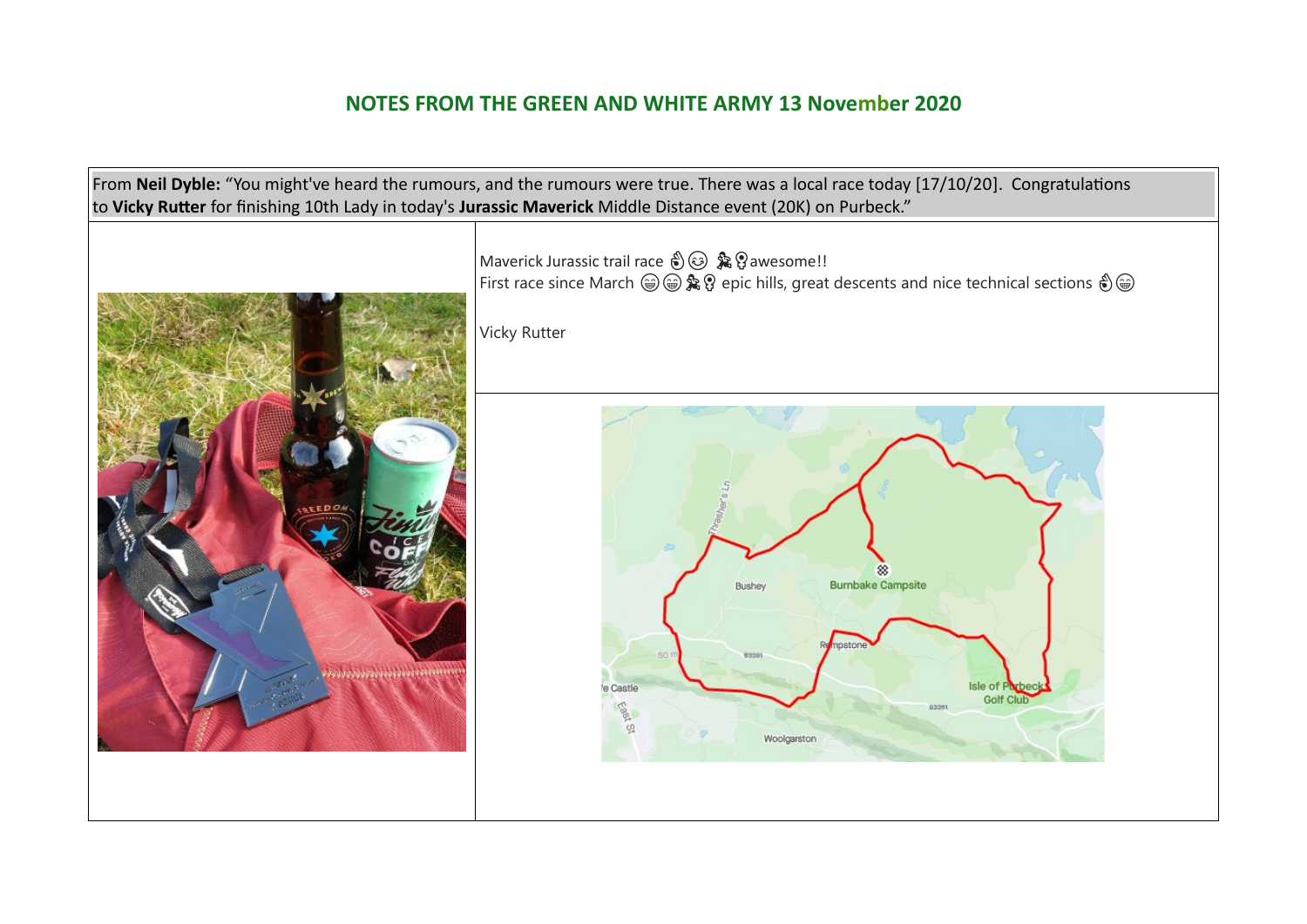#### Now the virtual races – well it is the way of 2020 – first up **Liz Dyble runs** the virtual **London Vitality 10K**

I signed up for the London Vitality 10k as it was only £15 and they promised a nice shiny medal and quality T shirt. I had the whole of the half term to fit it in and, of course, it added a further 6 miles for my LeJog challenge. When I looked at the forecast I thought I would try venturing out on the only dry day (Monday) but Neil suggested he drop me off at Blandford. He would then meet me after parking the car in Shillingstone, as he was happy to run some of it with me. So, I set off from the start of the North Dorset Trailway and along the Blandford parkrun route. All went well until I found myself in a farm after going the wrong way. Back on track I had to stop a second time to check the map – although I'd cycled here before I didn't want to go wrong again. All was going uphill (by now I was cursing Neil's choice of route!) when the heavens opened. Luckily, I was slightly sheltered by some trees so decided to put my waterproof top on. Unfortunately, I managed to stop my watch with another 4k to go… hoping it wouldn't matter I carried on and soon met Neil coming the other way. We then ran onto Shillingstone – I had to go beyond the station to make sure I had done 10k where I got caught up with the Dorset Doddlers doing their private version of the Stickler and they realized "I wasn't one of their's" as I sailed passed.

After a very welcome pasty and cake at the station café we returned home where I checked the rules and discovered my 2 runs would not be accepted. A few minutes of panic and a bit of googling I discovered it is possible to combine 2 workouts into one. I managed it and although the time and distance were both more than expected I successfully sent it off so I'm now waiting to receive my goodies in the post.



Liz Dyble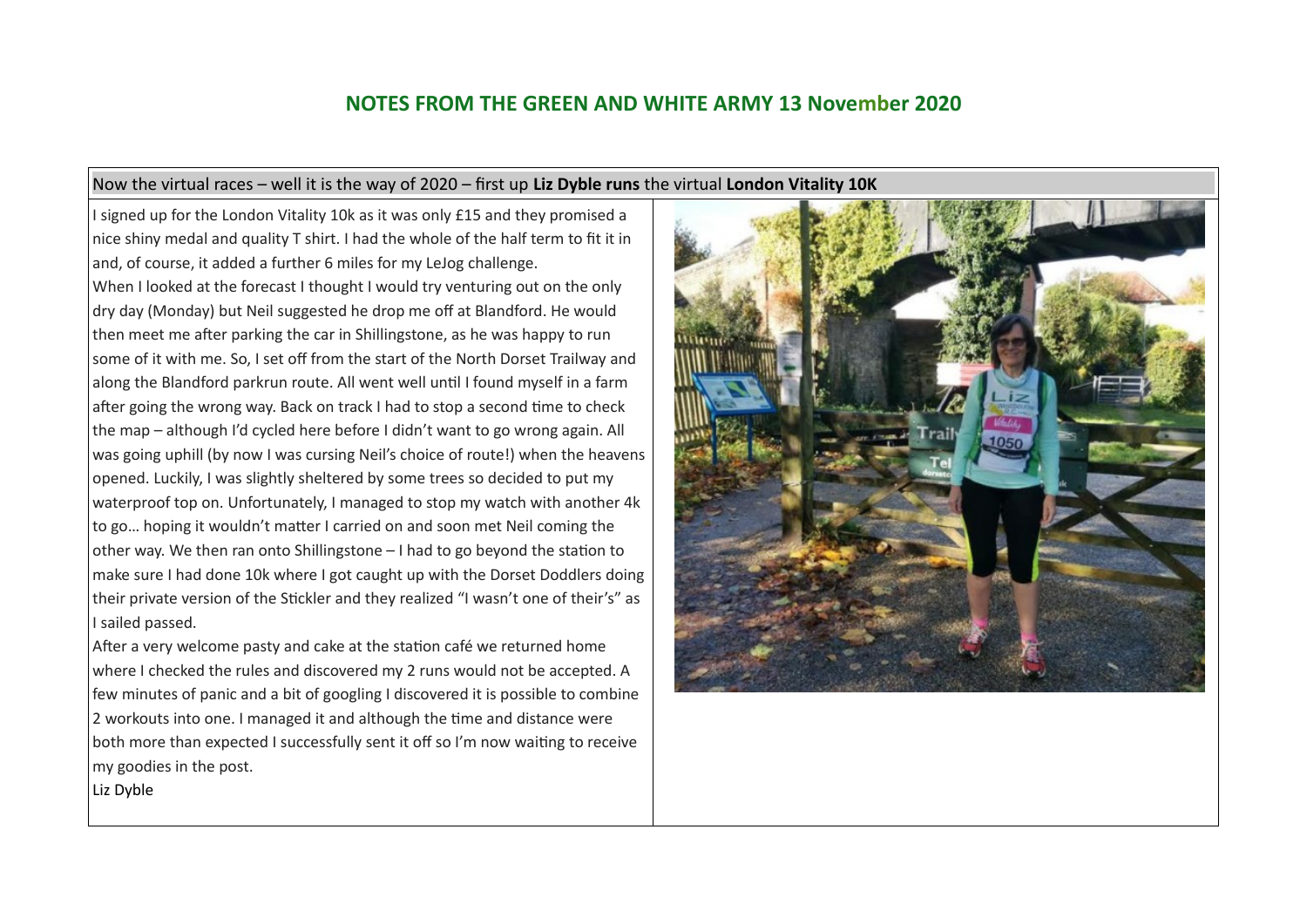Originally postponed by storms, in the end Covid-19 finally did for the rearranged 2020 **Bournemouth Ten.** The following is a summary of the various virtual runs that I am aware of.

First out the blocks on 1 March were **Vicky Rutter** and **Darrell Minvalla** who combined their virtual Bournemouth 10s with their 13.1 mile run around Paris. Over to Darrell " **..** Vix and i did it as part of our half mara in Paris - not sure on the 10 mile time but the half was 2hrs:16mins."

**Richard Colbourne**, seen opposite with the bling, ran his virtual Bournemouth 10 in 1. 20.26 "…. on the 22 March, the day before lock down started. I followed the actual route as I have done the route a few times. Similar weather to this weekend in November and as usual got a really nice medal and t shirt. Hopefully next year I can do it as a proper race."

Also out and about on the 22<sup>nd</sup> was **Judith Coole** who ran a loop around Winton and the Stour in 1.54.54



## Virtual Bournemouth 10 so I get my Imperial bling!

Distance Pace Achievements 10.01 mi 11:29 /mi  $\bullet$   $\bullet$  8

**Peter Doughty** recorded 1.09.29 on 4 November immediately before he rocked up for the start of Westie Wednesday (discuss); "Thrice postponed, time to make it happen. Got the nutrition wrong (cooked breakfast, skipped lunch), hard work, held on!"

Ever the optimist **Marcus Harmes** is "… hanging on for the actual race."

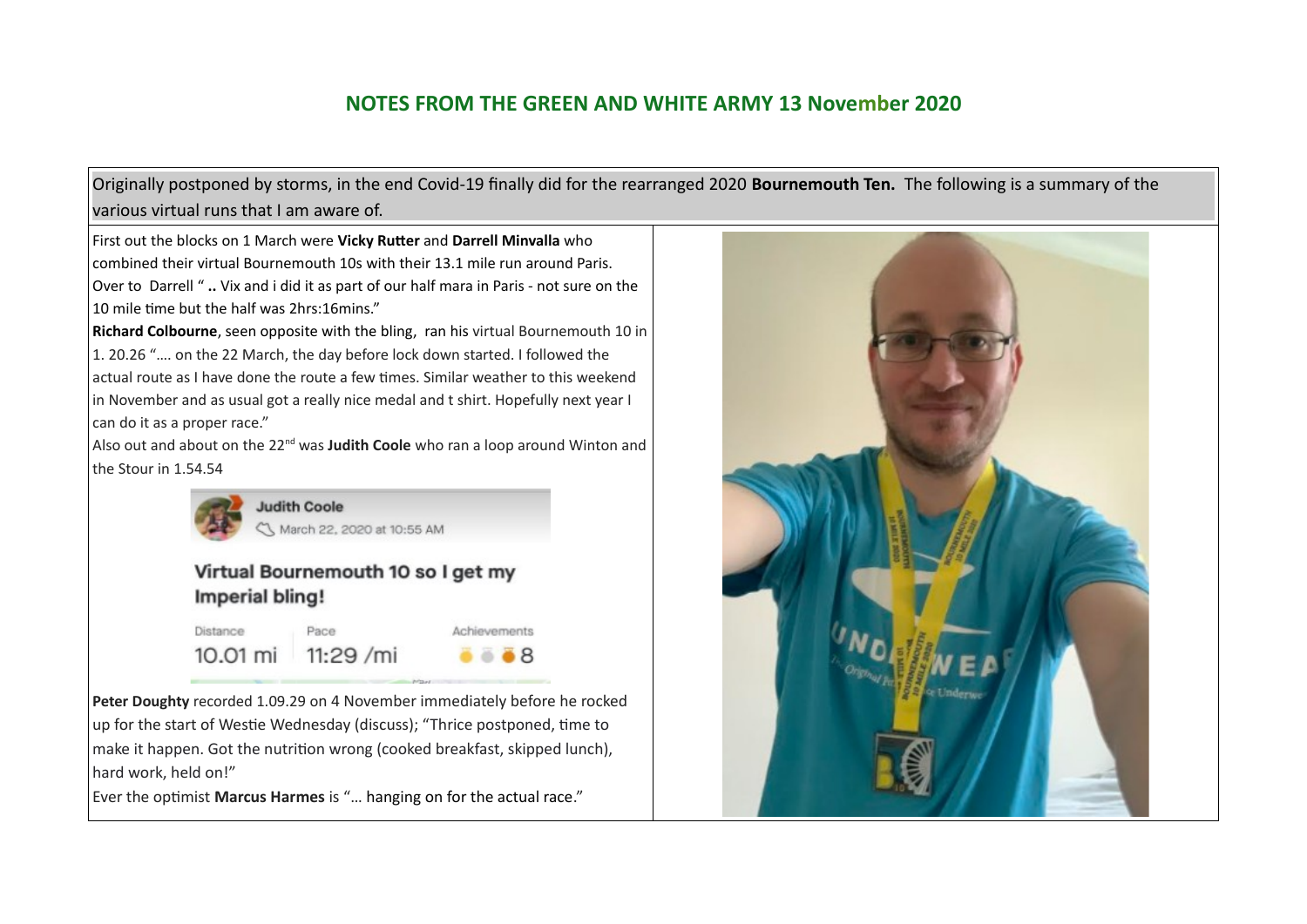|  | Felicity Hooper continues to administer farkrun which has reached Week 34.<br><b>Weekly Club results</b>                                                                                                                         |                     |                                      |             |                                     |             |                                                |              |              |              |                                  |                     |
|--|----------------------------------------------------------------------------------------------------------------------------------------------------------------------------------------------------------------------------------|---------------------|--------------------------------------|-------------|-------------------------------------|-------------|------------------------------------------------|--------------|--------------|--------------|----------------------------------|---------------------|
|  | <b>Club</b>                                                                                                                                                                                                                      | No. of<br>runners   | <b>Points for</b><br>most<br>runners | 3 farkruns  | Points for 3 6 farkruns<br>farkruns |             | Points for 6 12 farkruns Points for<br>farkrun |              | 12 farkrun   | 24 farkruns  | <b>Points for</b><br>24 farkruns | <b>Total points</b> |
|  | <b>Westbourne RC</b>                                                                                                                                                                                                             | 10                  |                                      | $\mathbf 0$ | $\mathbf 0$                         | 0           | $\mathbf 0$                                    | $\mathbf{0}$ | $\mathbf{0}$ |              | 12                               | 25                  |
|  | Deckchair Dynamos                                                                                                                                                                                                                | 8                   |                                      | $\Omega$    | $\mathbf{0}$                        | $\Omega$    | $\mathbf 0$                                    | $\mathbf{0}$ | $\mathbf{0}$ |              | 6                                | 14                  |
|  | <b>Christchurch Runners</b>                                                                                                                                                                                                      |                     |                                      | $\Omega$    | $\Omega$                            | $\Omega$    | $\mathbf 0$                                    | $\Omega$     | $\mathbf{0}$ | $\Omega$     | n                                | $\overline{7}$      |
|  | Poole AC                                                                                                                                                                                                                         |                     |                                      | n           | $\mathbf{0}$                        | $\Omega$    | 0                                              | $\mathbf{0}$ | $\mathbf 0$  | O            | $\Omega$                         | 1                   |
|  | <b>Littledown Harriers</b>                                                                                                                                                                                                       | $\mathbf{0}$        |                                      | $\Omega$    | $\mathbf{0}$                        | $\mathbf 0$ | $\mathbf 0$                                    | $\mathbf{0}$ | $\mathbf{0}$ | $\mathbf{O}$ | $\Omega$                         | $\bf{0}$            |
|  | <b>Bournemouth AC</b>                                                                                                                                                                                                            | $\Omega$            |                                      | $\Omega$    | $\Omega$                            | $\Omega$    | $\mathbf{0}$                                   | $\Omega$     | $\mathbf{0}$ | $\Omega$     | $\Omega$                         | $\Omega$            |
|  | 4 points per runner<br>Individual completing six farkruns<br>5 points per runner<br>Individual completing twelve farkruns<br>6 points per runner<br>Individual completing twenty four farkruns<br><b>Cumulative club results</b> |                     |                                      |             |                                     |             |                                                |              |              |              |                                  |                     |
|  | <b>Club</b>                                                                                                                                                                                                                      | <b>Total points</b> |                                      |             |                                     |             |                                                |              |              |              |                                  |                     |
|  | <b>Westbourne RC</b>                                                                                                                                                                                                             | 714                 |                                      |             |                                     |             |                                                |              |              |              |                                  |                     |
|  | <b>Christchurch Runners</b>                                                                                                                                                                                                      | 567                 |                                      |             |                                     |             |                                                |              |              |              |                                  |                     |
|  | Deckchair Dynamos                                                                                                                                                                                                                | 321                 |                                      |             |                                     |             |                                                |              |              |              |                                  |                     |
|  | <b>Littledown Harriers</b><br>Poole AC                                                                                                                                                                                           | 15<br>20            |                                      |             |                                     |             |                                                |              |              |              |                                  |                     |
|  | <b>Bournemouth AC</b>                                                                                                                                                                                                            |                     |                                      |             |                                     |             |                                                |              |              |              |                                  |                     |
|  |                                                                                                                                                                                                                                  |                     |                                      |             |                                     |             |                                                |              |              |              |                                  |                     |
|  |                                                                                                                                                                                                                                  |                     |                                      |             |                                     |             |                                                |              |              |              |                                  |                     |
|  |                                                                                                                                                                                                                                  |                     |                                      |             |                                     |             |                                                |              |              |              |                                  |                     |